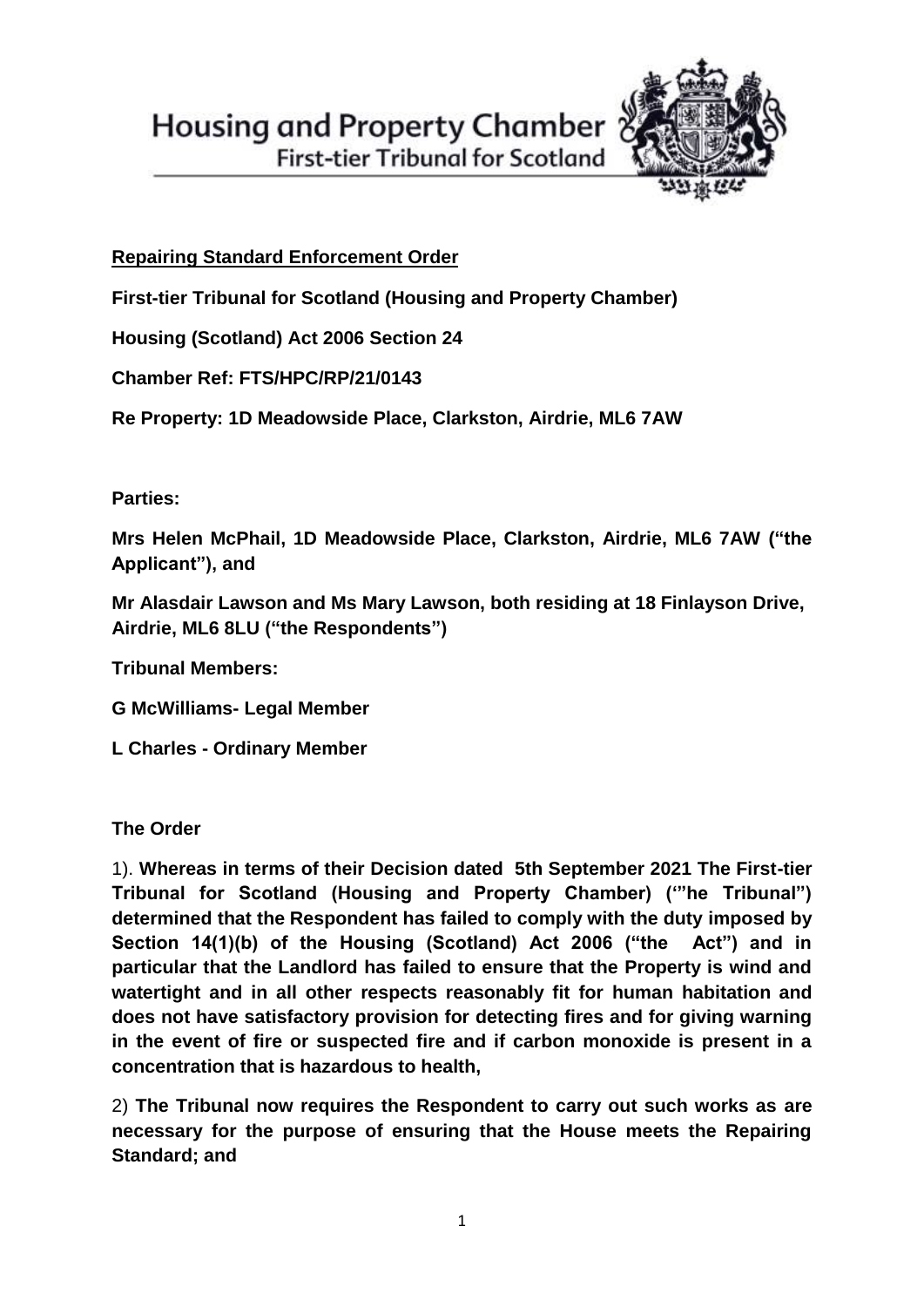- 3) **The Tribunal orders that:**
	- **a) The Respondent has to carry out such works as are required to ensure that the Property is wind and watertight and in all other respects reasonably fit for human habitation, all in terms of Section 13(1)(a) of the 2006 Act. Specifically the Respondent has to instruct a window a window and door specialist to:**
		- **i) repair or replace the seals and handles in and on both windows in the living room and in and on the windows in the kitchen and in each of the three bedrooms, and storage room, in the Property, and**
		- **ii) replace the sealed glazed units in the veranda door in the living room and in the second bedroom; and**
		- **iii) carry out such works as are necessary to ensure that all windows in the rooms in the Property are free from mist between their glazed units.**
		- **iv) replace the locking mechanism in the veranda door in the living room in the Property, and**
		- **v) repair or replace the safety lock in the front window in the living room in the Property, and**
		- **vi) refit/adjust the UPVC front door and replace the facia surrounding that door.**
		- **vii) Provide a full report, and invoice, in respect of the above works.**
	- **a) The Respondent has also to carry out such works as are required to ensure that the Property has satisfactory provision for detecting fires and for giving warning in the event of fire or suspected fire and if carbon monoxide is present in a concentration that is hazardous to health, all in terms of Section 13 (1) (f) and (g) of the 2006 Act. Specifically the Respondent has to:**
		- **i) install a heat detector and CO monitor in the kitchen, which comply with current health and safety guidelines ; and**
		- **ii) install a smoke detector in the hallway, which complies with current health and safety guidelines**

4) **The Tribunal orders that the works specified in this Order must be carried out and completed by 30th November 2021.**

**A Landlord, Tenant or Third Party Applicant aggrieved by the decision of the Tribunal may appeal to the Upper Tribunal for Scotland on a point of law only. Before an appeal can be made to the Upper Tribunal, the party must first seek permission to appeal from the First-tier Tribunal. That party must seek permission to appeal within 30 days of the date the decision was sent to them.**